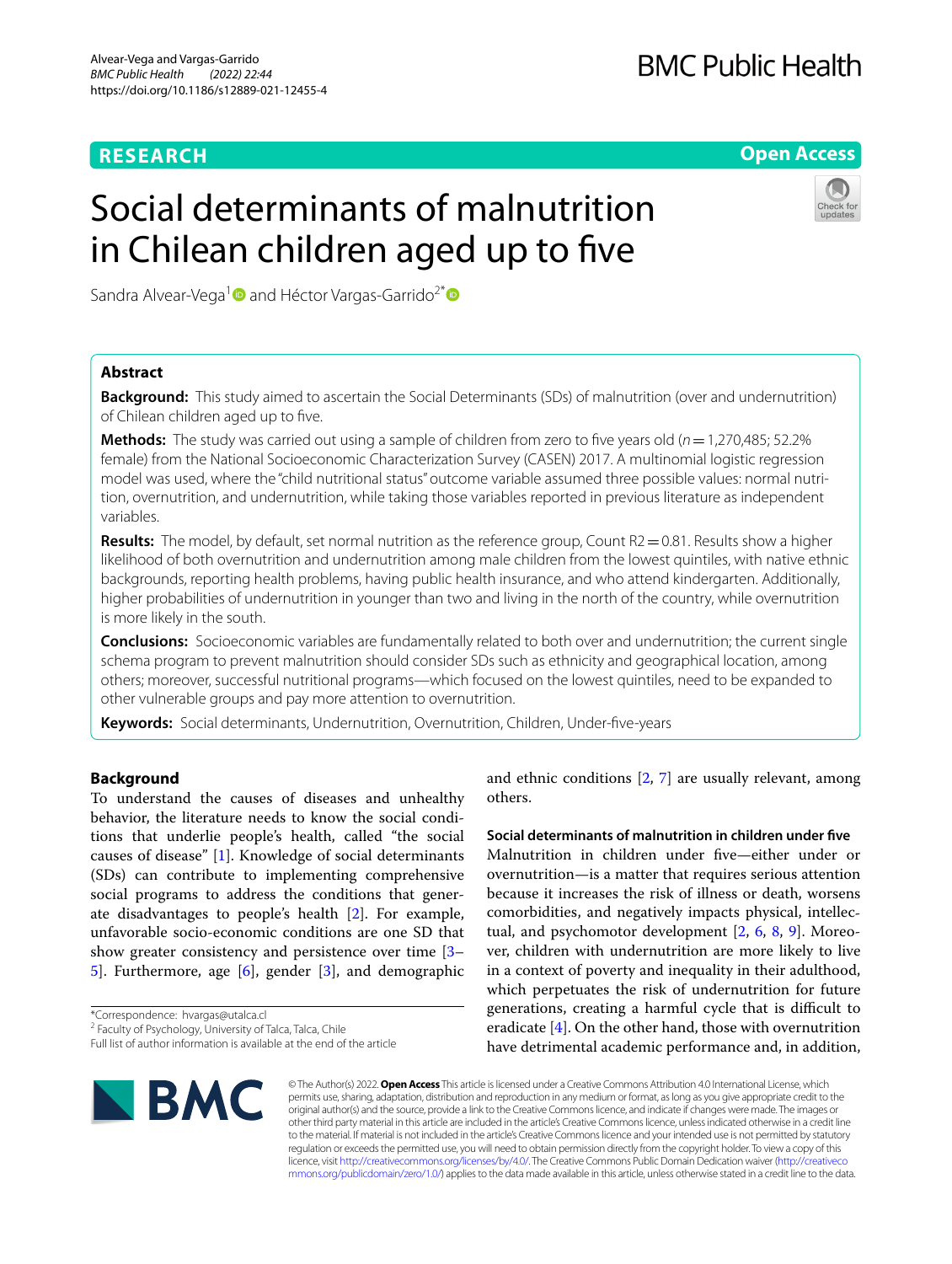mental health problems linked to low self-esteem. Likewise, child malnutrition implies losing a healthy lifetime  $[10]$  $[10]$ , increasing health costs  $[9]$  $[9]$ , and negatively affecting future human capital [[11\]](#page-9-0).

Malnutrition in children under fve can result either from a deficit or excess in energy intake, both within the same population, or at diferent times in a child's lifespan. For example, in Latin America and the Caribbean, children's obesity has increased dramatically, while undernutrition continues to be a challenge  $[8]$ . This so-called "double burden" of child malnutrition is related to the nutritional transition process, a public health problem that deserves greater attention from an epidemiological point of view [\[12](#page-9-1)]. It should be noted that, although both types of malnutrition are associated with diferent energy intakes and reveal certain diferences in their SDs [[5,](#page-8-3) [8](#page-8-6)], they should be approached from a comprehensive perspective [\[13](#page-9-2)].

To classify the underlying and immediate SDs of malnutrition, Harris and Nisbett [[14](#page-9-3)] identifed three overall factors: a) material, human, and social sources; b) structural (society, markets, law, political); and c) ideas and beliefs. Previous studies have found conditions that could encompass this classifcation. For example, regarding undernutrition of children from zero to five, some key SDs are parents' educational level—mainly the mother, access to drinking water, and sanitation facilities [\[4](#page-8-8), [6,](#page-8-4) [15](#page-9-4), [16\]](#page-9-5). In this vein, the mother fgure is critical, as a greater vulnerability is found in children of single mothers with a low income, chronic diseases, and lacking health insurance. Combined, these conditions mean it is less likely the mother could stay with the child or provide a substitute caregiver [\[5\]](#page-8-3). On the contrary, maternal higher body mass index and higher educational level are associated with a lower likelihood of child undernutrition [\[6](#page-8-4)]. Unsurprisingly, underlying those conditions is household income, which is a signifcant determinant of childhood undernutrition  $[3, 4, 6, 7, 15]$  $[3, 4, 6, 7, 15]$  $[3, 4, 6, 7, 15]$  $[3, 4, 6, 7, 15]$  $[3, 4, 6, 7, 15]$  $[3, 4, 6, 7, 15]$  $[3, 4, 6, 7, 15]$  $[3, 4, 6, 7, 15]$  $[3, 4, 6, 7, 15]$  $[3, 4, 6, 7, 15]$  $[3, 4, 6, 7, 15]$ . Similarly, the community's role is relevant through social support and knowledge sharing concerning access to social protection programs and enabling collective demand for better public services [\[4](#page-8-8), [5](#page-8-3)]. In addition, Hossain et al. [[3\]](#page-8-2) revealed that the odds of undernutrition decrease in children breastfed for periods of longer than six months or with complementary feeding. In terms of gender, there appear to be geographical diferences. For example, in Nepal, a lower risk of undernutrition was found in male children [[3\]](#page-8-2), while the opposite is true in Indonesia [[17](#page-9-6)]. Additionally, higher probabilities of undernutrition have been observed in some countries' geographical areas, among ethnic communities, and in less urban locations [[7,](#page-8-5) [15](#page-9-4)].

On the other hand, overnutrition (i.e., overweight and obese) is related to increasing urbanization [[18](#page-9-7), [19](#page-9-8)], new ways of both transportation and food commercialization, and the development and use of technologies that increase physical inactivity and unhealthy food consumption [[20](#page-9-9)[–22](#page-9-10)]. Considering the transition from greater undernutrition to greater overnutrition, several observed mediating variables are the change from rural to urban, fewer people and children in the household, and access to prenatal care for mothers  $[18]$  $[18]$ . Overnutrition is a rising problem worldwide  $[23-25]$  $[23-25]$ , which for under-fives is related to babies younger than 36months and overweight parents [[13,](#page-9-2) [24](#page-9-13)], with a higher prevalence in some geographical areas [\[26](#page-9-14)]. However, there are other SDs related to overnutrition in under-fves that have less consistency in previous research. For example, higher odds of being overweight have been reported when the mother has a higher education level and when the child belongs to families with higher incomes than those with lower incomes [[8,](#page-8-6) [24](#page-9-13)]. However, other studies reveal a relationship between overnutrition with lower household income, neighborhood insecurity [\[27](#page-9-15)] and lower parental education [[28\]](#page-9-16).

# **Malnutrition in Chilean children up to fve**

Chile has undergone a rapid socio-economic and nutritional transition, leading to a co-existence of the two extremes of child malnutrition, although with lower undernutrition and greater overnutrition (overweight and obese) [\[29\]](#page-9-17). Consequently, some researchers have claimed that the "double burden" of child malnutrition would not be present in Chile because of the low rates of undernutrition. They also emphasize that the country's main problem would be overnutrition [[30](#page-9-18)]. Nevertheless, the authorities recently highlighted the topic of undernutrition because it continues to be a public health problem that requires attention [\[31](#page-9-19)]; among Chilean children under fve years old, the undernutrition rate is 1.8%, while 9.3% regarding overnutrition [\[32](#page-9-20)]. However, due to increases with age [[33\]](#page-9-21), it reached a worrying 54% in the case of primary school children in 2020 [[34\]](#page-9-22).

In Chile, measures in children under six indicate that males are more likely to be severely obese, while females are more likely to be overweight and of normal weight [[34\]](#page-9-22). Similarly, male children have a slightly higher percentage when undernutrition categories are grouped ("undernourished" and "underweight"). Overnutrition arises mainly between three and five years of age  $[10,$  $[10,$  $[10,$ [35\]](#page-9-23). Likewise, previous works have evidenced that native ethnicity becomes a signifcant SD of undernutrition in children under fve in Latin America [[36\]](#page-9-24) and Chile [\[37](#page-9-25)]. In this vein, research on indigenous Chilean children between six and eight years old has observed a higher prevalence of obesity [\[38\]](#page-9-26).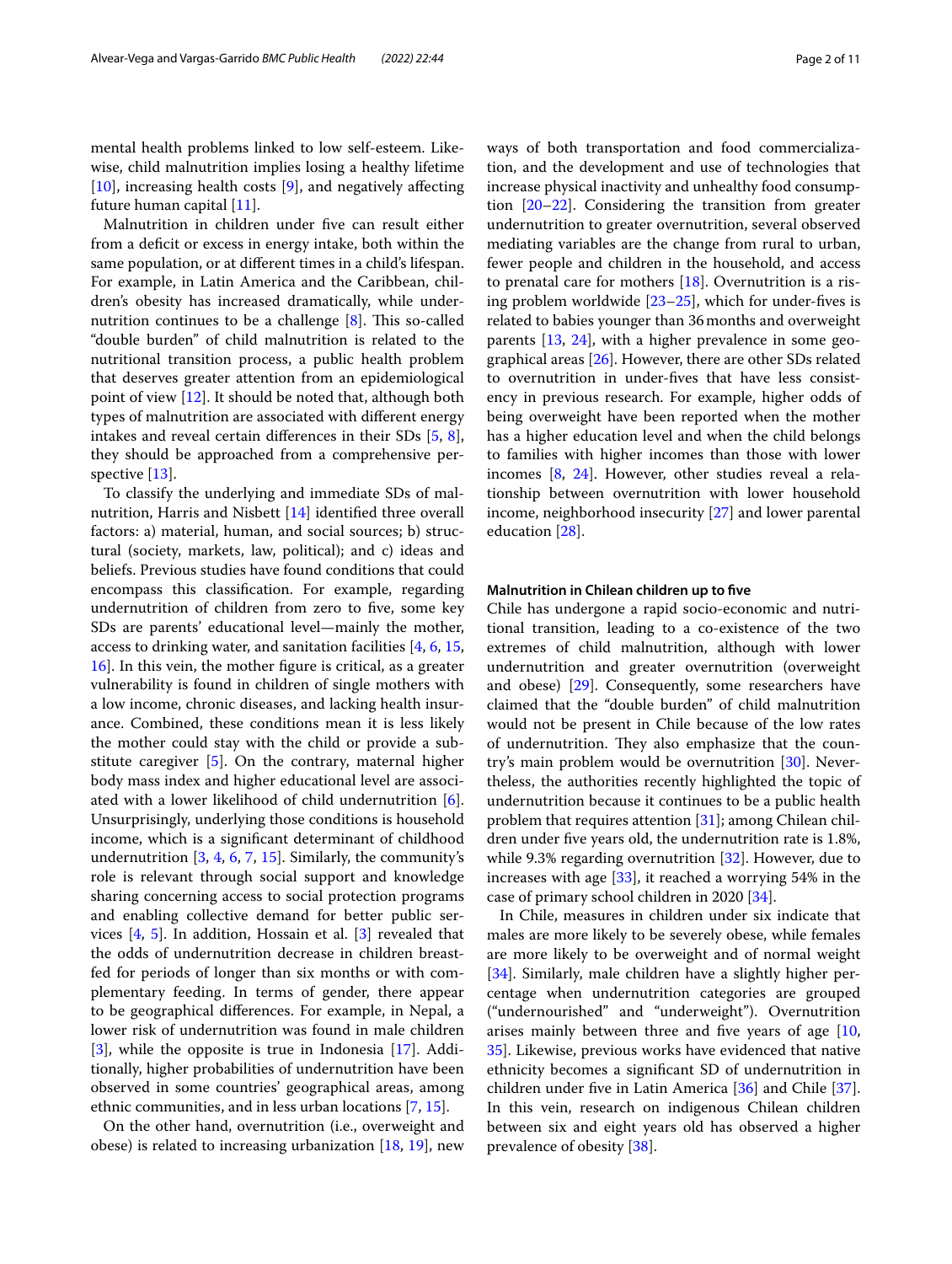Moreoever, Pavez-Soto et al. [[39](#page-9-27)] highlighted the challenge of studying migrant children's nutritional conditions, stating that the migrant population in Chile comes mainly from Latin American countries with similar sociocultural conditions. Thus, it would be expected to find high levels of overnutrition, as it is a characteristic seen in this region [[8\]](#page-8-6). Similarly, recent works have discovered that migrant children in Chile present a higher biopsychosocial risk, lower access to social programs, and a higher proportion of multidimensional poverty [[40\]](#page-9-28), all factors associated with a higher probability of undernutrition  $[3, 4, 6, 7, 15]$  $[3, 4, 6, 7, 15]$  $[3, 4, 6, 7, 15]$  $[3, 4, 6, 7, 15]$  $[3, 4, 6, 7, 15]$  $[3, 4, 6, 7, 15]$  $[3, 4, 6, 7, 15]$  $[3, 4, 6, 7, 15]$  $[3, 4, 6, 7, 15]$  $[3, 4, 6, 7, 15]$  $[3, 4, 6, 7, 15]$ . Thus, all the variables mentioned above will be considered in this study.

In Chile, it is worth noting that there is a National Supplementary Feeding Program (PNAC) aimed mainly at families with public health insurance. The PNAC has a basic, single, and identical scheme for all children under six years old (only diferentiating by age) but considers a reinforcement for undernourished risk [[41\]](#page-9-29).

Therefore, bearing in mind the relevance of malnutrition in Chile, which requires awareness of its multidimensional causes, the present study aims to identify and describe the SDs related to malnutrition in children up to fve. For such purposes, the data provided by the Casen 2017 survey will be considered [[42\]](#page-9-30). A multinomial logistic regression will be performed. This probabilistic model is used when the predicted outcome variable is nominal and has more than two categories—without a given rank or order. The model can be used with any number of independent variables, either categorical or continuous. Such methodology has been used previously in studies regarding the nutritional status of children and adults [[43,](#page-9-31) [44](#page-9-32)].

# **Material and methods**

## **Source of information**

The data used in this study are from the National Socioeconomic Characterization Survey, CASEN 2017 [\[42](#page-9-30)], conducted by the Surveys and Longitudinal Studies Center of the Catholic University of Chile (PUC) for the Ministry of Social Development and Family (MINDES). The sample units of the CASEN 2017 survey are dwellings selected in a probabilistic, stratifed, and multistage manner. Inside dwellings, all family units are identifed (households). Interviewers applied a paper-and-pencil survey in a face-to-face procedure, interviewing the head of the family unit or an adult member in their absence. Data consisted of a sample of 26,249 households with children under fve years old, which, using the expansion factor (EXPR), reached  $1,270,485$  children. The EXPR allows us to obtain the results of persons and family units expanded at the national and regional levels, as well as by area (urban and rural), being representative of the country's overall population [[42\]](#page-9-30). All interviewees participated voluntarily, and anonymity is ensured under Law 17.374. CASEN 2017 is used as a secondary data source [[45\]](#page-10-0).

# **Outcome variable: undernutrition, normal nutrition, and overnutrition**

CASEN 2017 asks interviewees what the child's nutritional status is. Based on medical check-up reports, response options are 1. Undernourished or at risk of undernourishment; 2. Normal; 3. Overweight; 4. Obese. In this study, responses were grouped as undernutrition (1), normal (2), and overnutrition (3 and 4).

## **Independent variables**

Independent variables were extracted from the previous fndings as long as they were present in CASEN 2017. CASEN has seven modules (registration-residents, education, work, income, health, identities-networksparticipation, and housing-environment), from which three types of dimensions grouped the variables of interest in this research. First is the demographic dimension (including gender, age, nationality, ethnicity, urban or rural area, and geographic location). Second is the social dimension (comprising household income, educational level, type of health insurance, and child participation in the supplementary feeding program). Finally, the third dimension grouped the child's personal features (health problems, health checkup, staying at home, and kindergarten attendance). All independent variables are dichotomous: 1 (belongs to the category) and 0 (does not) (see Table [1](#page-3-0)). It is worth noting that the nationality, belonging to a native ethnic group, household income, and household educational level variables were considered based on the survey respondents' information.

#### **Plan of analysis**

A multinomial logistic model was estimated to establish the relationship between children up to five's nutritional status and the independent variables. For each of the interactions, average marginal efects, likelihood, and relative risk were calculated. A statistical analysis was performed with Stata14 software. A set of coefficients, namely  $\beta^1$ ,  $\beta^2$ , and  $\beta^3$ , representing normal nutrition, overnutrition, and undernutrition, respectively, were estimated, corresponding to:

$$
Pr(y = 1) = \frac{e^{x\beta^{(1)}}}{e^{x\beta^{(1)}} + e^{x\beta^{(2)}} + e^{x\beta^{(3)}}}
$$

$$
Pr(y = 2) = \frac{e^{x\beta^{(2)}}}{e^{x\beta^{(1)}} + e^{x\beta^{(2)}} + e^{x\beta^{(3)}}}
$$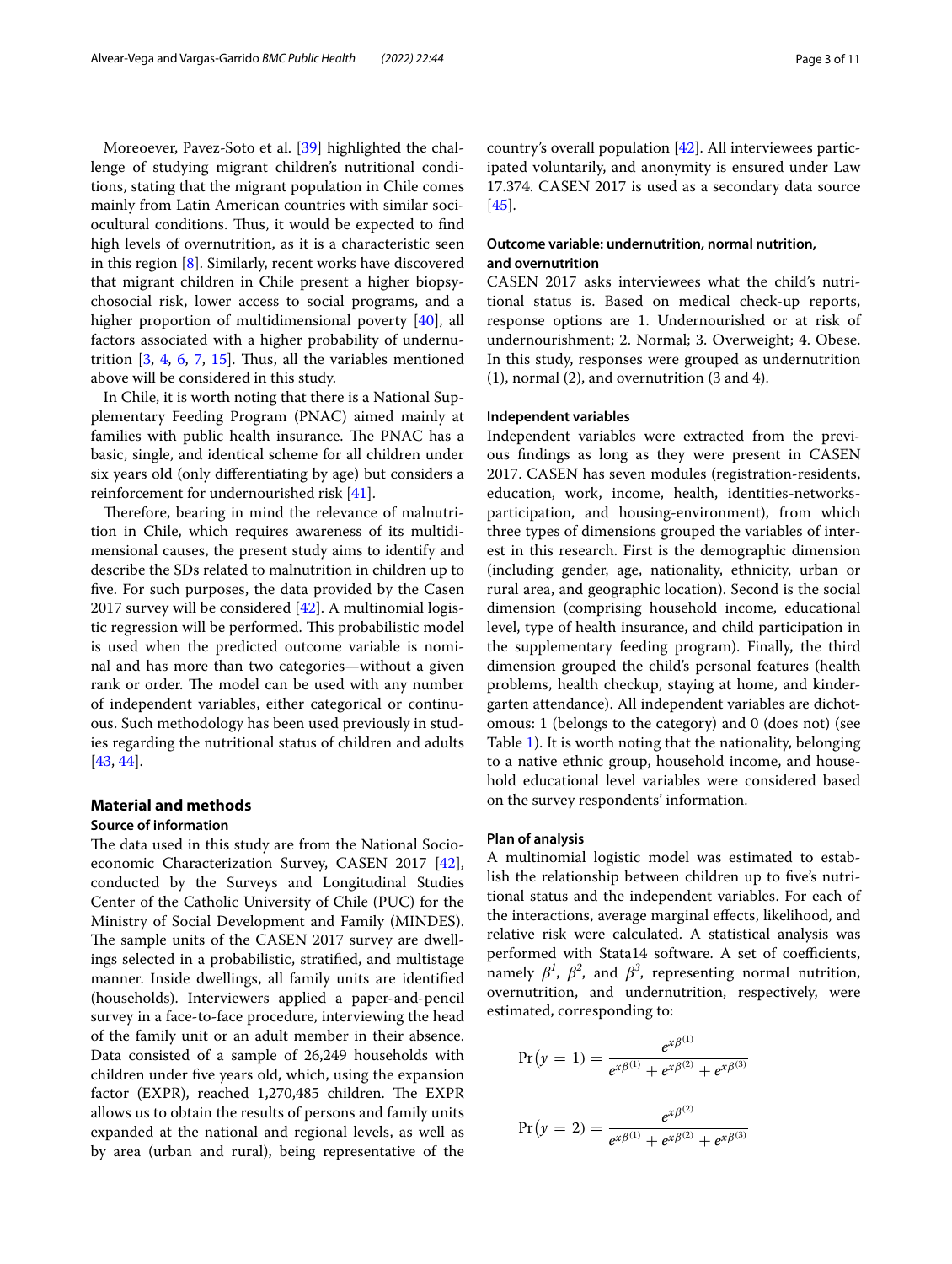| Variable name                       | <b>CASEN 2017 question</b>                                                                                                                              | Codification                                                          |
|-------------------------------------|---------------------------------------------------------------------------------------------------------------------------------------------------------|-----------------------------------------------------------------------|
| Gender                              | Male or female?                                                                                                                                         | $Male = 1$<br>$Female = 0$                                            |
| Age $\leq$ 2 years                  | How old is s/he?                                                                                                                                        | Inside the range $= 1$<br>Outside the range $= 0$                     |
| Age $2 \leq 5$ years                | How old is s/he?                                                                                                                                        | Inside the range $= 1$<br>Outside the range $= 0$                     |
| Nationality                         | What is your nationality?                                                                                                                               | Chilean $= 1$<br>Others $= 0$                                         |
| Household educational level         | What was the highest educational level reached?                                                                                                         | Primary or secondary school<br>$=$ 1 Technical or university<br>$= 0$ |
| Native ethnic groups                | Indigenous peoples. Do you belong to or are you a descendant of any of them?                                                                            | $Yes = 1$<br>$No = 0$                                                 |
| At home most of the time            | Where does the child spend the most number of hours?                                                                                                    | $Home = 1$<br>Other $= 0$                                             |
| Kindergarten attendance             | Currently, does the child attend any educational institution, kindergarten, nurs-<br>ery school, or other non-conventional kindergarten program?        | $Yes = 1$<br>$No = 0$                                                 |
| Type of health insurance            | Which health insurance system do you belong to?                                                                                                         | Public $= 1$<br>$Private = 0$                                         |
| Health problems                     | In the last three months, did s/he have any health problem, illness, or accident?                                                                       | $Yes = 1$<br>$No = 0$                                                 |
| Well-child checkup                  | What type of checkup did s/he undergo in the last three months? Well-child<br>checkup.                                                                  | $Yes = 1$<br>$No = 0$                                                 |
| State supplementary feeding program | For children aged 0 to 6 years, in the last three months, did s/he receive or<br>withdraw, free of charge, food from the consultation room or hospital? | $Yes = 1$<br>$No = 0$                                                 |
| Urban/rural residence               | The interviewer registered this according to the survey's design.                                                                                       | $Urban = 1$<br>$Rural = 0$                                            |
| Great North Zone (1)                | Grouped by CASEN. Zone 1 includes regions formerly numbered as 1, 2, and 15.                                                                            | Inside the range $= 1$<br>Outside the range $= 0$                     |
| Little North Zone (2)               | Grouped by CASEN. Zone 2 includes regions formerly numbered as 3 and 4.                                                                                 | Inside the range $= 1$<br>Outside the range $= 0$                     |
| Central Zone (3)                    | Grouped by CASEN. Zone 3 includes regions formerly numbered as 5, 6, 7, 13,<br>and 16.                                                                  | Inside the range $= 1$<br>Outside the range $= 0$                     |
| South Zone (4)                      | Grouped by CASEN. Zone 4 includes regions formerly numbered as 8, 9, 10, and<br>14.                                                                     | Inside the range $= 1$<br>Outside the range $= 0$                     |
| Austral Zone (5)                    | Grouped by CASEN. Zone 5 includes regions formerly numbered as 11 and 12.                                                                               | Inside the range $= 1$<br>Outside the range $= 0$                     |
| Quintile I                          | Built and delivered by CASEN.                                                                                                                           | Inside the range $= 1$<br>Outside the range $= 0$                     |
| Quintile II                         | Built and delivered by CASEN.                                                                                                                           | Inside the range $= 1$<br>Outside the range $= 0$                     |
| Quintile III                        | Built and delivered by CASEN.                                                                                                                           | Inside the range $= 1$<br>Outside the range $= 0$                     |
| Quintile IV                         | Built and delivered by CASEN.                                                                                                                           | Inside the range $= 1$<br>Outside the range $= 0$                     |
| Quintile V                          | Built and delivered by CASEN.                                                                                                                           | Inside the range $= 1$<br>Outside the range $= 0$                     |

# <span id="page-3-0"></span>**Table 1** Description of the control variables, extracted from CASEN 2017

$$
Pr(y = 3) = \frac{e^{x\beta^{(3)}}}{e^{x\beta^{(1)}} + e^{x\beta^{(2)}} + e^{x\beta^{(3)}}}
$$

 $Pr(y = 2)$  $\frac{\Pr(y = 2)}{\Pr(y = 1)} = e^{x\beta^{(2)}}$ 

Relative likelihood of  $y=2$  to base result is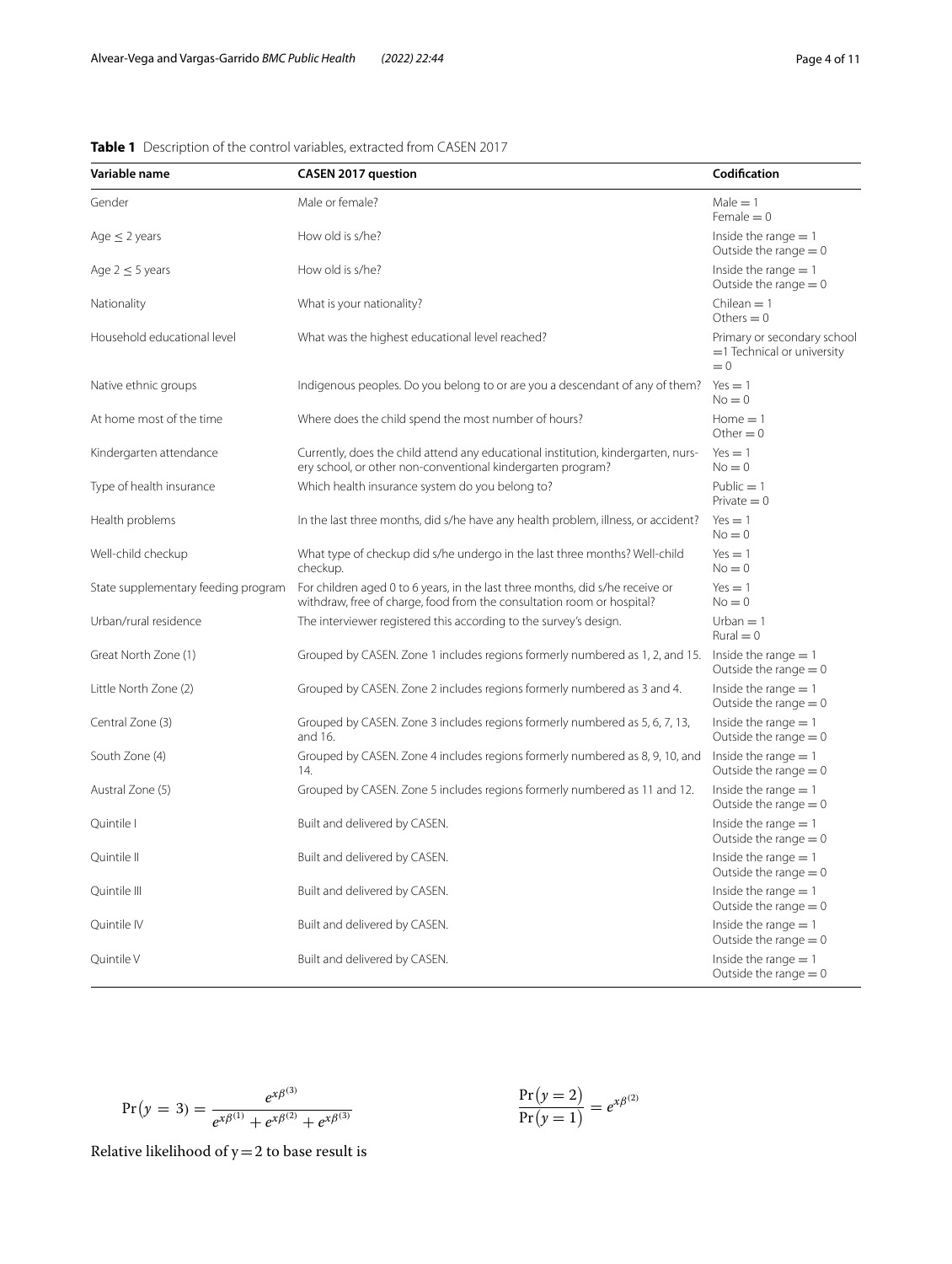The relative risk ratio for a one-unit increase/decrease in  $X_i$  is:

$$
\frac{e^{\beta_1^{(2)}x_1+\cdots+\beta_i^{(2)}(xi_1+1)+\cdots+\beta_k^{(2)}x_k}}{e^{\beta_1^{(2)}x_1+\cdots+\beta_i^{(2)}x_i+\cdots+\beta_k^{(2)}x_k}}=e^{\beta_i^{(2)}}
$$

# **Results**

## **Goodness of ft**

The estimation of the model is based on  $1,270,485$ observations. The log-likelihood value is -706,371.45,

<span id="page-4-0"></span>**Table 2** The goodness of fit statistics

| Number of observations | 1.270.485    |
|------------------------|--------------|
| <b>Iterations</b>      | $-706371.45$ |
| LR Chi-square (40)     | 36668.99     |
| Prob > chi2            | 0.000        |
| Count R <sub>2</sub>   | 0.812        |
| McFadden's R2          | 0.025        |
| Cox-Snell              | 0.028        |
| Nagelkerke             | 0.041        |
|                        |              |

<span id="page-4-1"></span>

|  | Table 3 Multinomial logistic regression marginal effects |  |  |  |  |
|--|----------------------------------------------------------|--|--|--|--|
|--|----------------------------------------------------------|--|--|--|--|

*χ*<sup>2</sup> (40) = 36,668.99, *p*<0.0001, thus rejecting the null hypothesis that all parameters included in the model are equal to zero. Likewise, goodness of fit, Count  $R2=0.81$ , indicates the model has good explanatory power. The independent variables explain the outcome variable between 2.8% (Cox-Snell) and 4.1% (Nagelkerke) (see Table [2](#page-4-0)).

The model, by default, set normal nutrition as the reference group and estimated a model for overnutrition and a model for undernutrition, both of which were relative to normal nutrition. According to the confdence intervals for the relative risk, with 95% confdence, the relative risk ratio is proper.

# **Marginal efects**

Table [3](#page-4-1) illustrates the increasing or decreasing likelihood of a child under fve having normal nutrition, overnutrition, and undernutrition due to the independent variables. The marginal effects (likelihood) were slightly more signifcant for overnutrition compared to either undernutrition or normal nutrition.

The variables that increased the likelihood of normal nutrition are household educational level (4.4%), at

|                                     | <b>Predict (Normal Nutrition)</b> |                      | <b>Predict (Overnutrition)</b> |                      | Predict (Undernutrición) |                      |
|-------------------------------------|-----------------------------------|----------------------|--------------------------------|----------------------|--------------------------|----------------------|
|                                     | dy/dx                             | [95%. Conf. Interva] | dy/dx                          | [95%. Conf. Interv.] | dy/dx                    | [95%. Conf. Interv.] |
| Gender                              | $-0.0104$ ***                     | $[-0.0117; -0.0091]$ | $0.0050***$                    | [0.0038; 0.0063]     | $0.0053***$              | [0.0047; 0.0059]     |
| Age $\leq$ 2 years                  | $0.0191***$                       | [0.0175; 0.0207]     | $-0.0302***$                   | $[-0.0317; -0.0287]$ | $0.0111***$              | [0.0103; 0.0118]     |
| Age $2 \leq 5$ years (base)         |                                   |                      |                                |                      |                          |                      |
| Nationality                         | $-0.0752***$                      | $[-0.0785; -0.0720]$ | $0.0915***$                    | [0.0890; 0.0941]     | $-0.0162***$             | $[-0.0183; -0.0141]$ |
| Household educational level         | $0.0443***$                       | [0.0327; 0.0559]     | $0.0163***$                    | [0.0065; 0.0261]     | $-0.0607***$             | $[-0.0682; -0.0532]$ |
| Native ethnic groups                | $-0.0223***$                      | $[-0.0244; -0.0201]$ | $0.0202***$                    | [0.0182; 0.0222]     | $0.0020***$              | [0.0010; 0.0029]     |
| At home most of the time            | $0.0377***$                       | $[0.0347; -0.0407]$  | $-0.0306***$                   | $[-0.0334; -0.0279]$ | $-0.0070***$             | $[-0.0085; -0.0056]$ |
| Kindergarten attendance             | $-0.0324***$                      | $[-0.0356; -0.0292]$ | $0.0305***$                    | [0.0276; 0.0334]     | $-0.0018*$               | [0.0004; 0.0033]     |
| Type of health insurance            | $-0.0316***$                      | $[-0.0337; -0.0295]$ | $0.0319***$                    | [0.0300; 0.0338]     | 0.0003                   | $[-0.0013; 0.0006]$  |
| Health problems                     | $-0.0452***$                      | $[-0.0469; -0.0435]$ | $0.0360***$                    | [0.0347; 0.0379]     | $0.0086***$              | [0.0080; 0.0096]     |
| Well-child checkup                  | $-0.0369***$                      | $[-0.0382: -0.0355]$ | $0.0319***$                    | [0.0306; 0.0332]     | $0.0049***$              | [0.0043; 0.0055]     |
| State supplementary feeding program | $-0.0399***$                      | $[-0.0415: -0.0384]$ | $0.0343***$                    | [0.0329; 0.0357]     | $0.0559***$              | [0.0049; 0.0062]     |
| Urban/rural residence               | $0.0250***$                       | [0.0229; 0.0272]     | $-0.0208***$                   | $[-0.0228; -0.0188]$ | $-0.0042***$             | $[-0.0051; -0.0032]$ |
| Great North Zone (1)                | $0.0306***$                       | [0.0281; 0.0331]     | $-0.0402***$                   | $[-0.0422; -0.0378]$ | $0.0093***$              | [0.0080; 0.0106]     |
| Little North Zone (2)               | $0.0294***$                       | [0.0269; 0.0320]     | $-0.0312***$                   | $[-0.0335; -0.0289]$ | $0.0017**$               | [0.0005; 0.0029]     |
| Central Zone (3) (base)             |                                   |                      |                                |                      |                          |                      |
| South Zone (4)                      | $-0.0006$                         | $[-0.0023; 0.0011]$  | $0.0039***$                    | [0.0023; 0.0055]     | $-0.0033***$             | $[-0.0040; -0.0025]$ |
| Austral Zone (5)                    | $-0.0294***$                      | $[-0.0355; -0.0233]$ | $0.0192***$                    | [0.0136; 0.0248]     | $0.0102***$              | [0.0071; 0.0132]     |
| Quintile I                          | $-0.0747***$                      | $[-0.0782; -0.0713]$ | $0.0510***$                    | [0.0478; 0.0541]     | $0.0237***$              | [0.0218; 0.0256]     |
| Quintile II                         | $-0.0936***$                      | $[-0.0971; -0.0900]$ | $0.0623***$                    | [0.0591; 0.0656]     | $0.0312***$              | [0.0291; 0.0332]     |
| Quintile III                        | $-0.0811***$                      | $[-0.0848; -0.0775]$ | $0.0604***$                    | [0.0570; 0.0638]     | $0.0207***$              | [0.0187; 0.0226]     |
| Quintile IV                         | $-0.0633***$                      | $[-0.0670; -0.0596]$ | $0.0548***$                    | [0.0513; 0.0583]     | $0.0084***$              | [0.0066; 0.1023]     |
| Quintile V (base)                   |                                   |                      |                                |                      |                          |                      |

\**p* < .05; \*\**p* < .01; \*\*\**p* < .001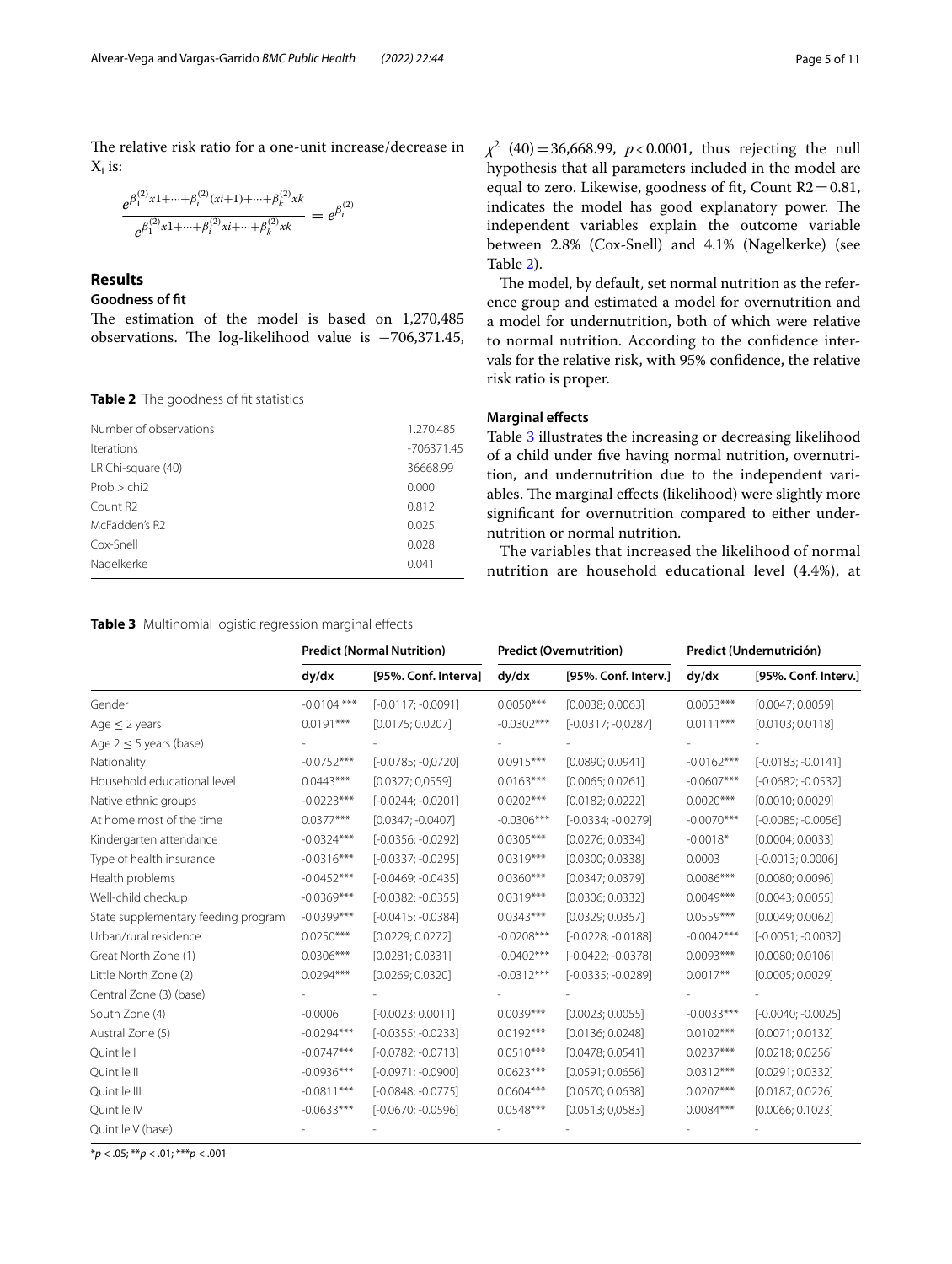home most of the time (3.7%), and Great North Zone (3.0%), while variables that decreased this are: quintile II ( $-9.3\%$ ), nationality ( $-7.5\%$ ), and health problems (−4.5%) (see Table [3\)](#page-4-1).

Likewise, variables that increase the likelihood of overnutrition are nationality (9.1%), quintile II (6.2%), health problems (3.6%), participations in the state supplementary feeding program (3.4%), and type of health insurance (3.1%). On the contrary, variables that decreased this likelihood are Great North Zone  $(-4.0\%)$ , at home most of the time  $(-3.0\%)$ , and age  $\leq$  2 years (3.0%) (see Table [3\)](#page-4-1).

Regarding undernutrition, variables that increased the probabilities are participation in the state supplementary feeding program (5.5%), quintile II (3.1%), and age  $\leq$  2 years (1.1%), while those that decreased it are: household educational level (−6.0%) and nationality  $(-1.6%)$  (see Table [3](#page-4-1)).

### **Relative risk**

From the frst analysis level based on relative risk, it is possible to infer the likelihood that a Chilean child up to fve years of age shows over or undernutrition regarding a normal nutritional state (see Table [4](#page-5-0)).

There is a greater probability of over and undernutrition in male children, those who belong to native ethnic groups, those who attend kindergarten, those with health problems, and those who attend well-child checkups through the public health system (Table [4](#page-5-0)). In addition, the medical checkup and receiving complementary food variables increase the probability of over and undernutrition, compared to a normal nutritional status. Likewise, if the child's home is in an urban area, the likelihood of over or undernutrition decreases by the same amount; 0.84 times less.

Likewise, there is a 1.04, 2.73, and 1.17 times greater probability of overnutrition if the child is male, has a Chilean background, and belongs to a native ethnic group, respectively. In parallel, if the child attends

#### <span id="page-5-0"></span>**Table 4** Multinomial logistic model relative risk

|                                     | <b>Predict (Nutrition)</b> |                                    |                       |                                    |                       |  |
|-------------------------------------|----------------------------|------------------------------------|-----------------------|------------------------------------|-----------------------|--|
|                                     | <b>Normal</b>              | Overnutrition                      |                       | Undernutrition                     |                       |  |
|                                     | <b>Base Outcome</b>        | <b>Relative Risk</b><br><b>RRR</b> | 95%<br>Conf. Interval | <b>Relative Risk</b><br><b>RRR</b> | 95%<br>Conf. Interval |  |
| Gender                              |                            | $1.04***$                          | [1.0380; 1.0584]      | $1.21***$                          | [1.1904; 1.2388]      |  |
| Age $\leq$ 2 years                  |                            | $0.79***$                          | [0.7862; 0.8055]      | $1.41***$                          | [1.3811; 1.4510]      |  |
| Age $2 \leq 5$ years (base)         |                            |                                    |                       |                                    |                       |  |
| Nationality                         |                            | $2.73***$                          | [2.6199; 2.8575]      | $0.70***$                          | [0.6667; 0.7355]      |  |
| Household educational level         |                            | 1.06                               | [0.9757; 1.1591]      | $0.30***$                          | [0.2813; 0.3383]      |  |
| Native ethnic groups                |                            | $1.17***$                          | [1.1534; 1.1879]      | $1.09***$                          | [1.0653; 1.1323]      |  |
| At home most of the time            |                            | $0.77***$                          | [0.7587; 0.7929]      | $0.75***$                          | [0.7134; 0.7900]      |  |
| Kindergarten attendance             |                            | $1.27***$                          | [1.2497; 1.3091]      | $1.10***$                          | [1.0530; 1.1686]      |  |
| Type of health insurance            |                            | $1.30***$                          | [1.2872; 1.3320]      | 1.02                               | [0.9932; 1.0627]      |  |
| Health problems                     |                            | $1.32***$                          | [1.3153; 1.3457]      | $1.38***$                          | [1.3623; 1.4269]      |  |
| Well-child checkup                  |                            | $1.29***$                          | [1.2849; 1.3115]      | $1.23***$                          | [1.2131; 1.2651]      |  |
| State supplementary feeding program |                            | $1.33***$                          | [1.3175; 1.3490]      | $1.27***$                          | [1.2452; 1.3071]      |  |
| Urban/rural residence               |                            | $0.84***$                          | [0.8362; 0.8608]      | $0.84***$                          | [0.8216; 0.8719]      |  |
| Great North Zone (1)                |                            | $0.70***$                          | [0.6936; 0.72521]     | $1.27***$                          | [1.2295; 1.3223]      |  |
| Little North Zone (2)               |                            | $0.76***$                          | [0.7485; 0.7818]      | 1.02                               | [0.9813; 1.0638]      |  |
| Central Zone (3) (Base)             |                            |                                    |                       |                                    |                       |  |
| South Zone (4)                      |                            | $1.03***$                          | [1.0145; 1.0401]      | $0.89***$                          | [0.8672; 0.9155]      |  |
| Austral Zone (5)                    |                            | $1.17***$                          | [1.1256; 1.2200]      | $1.39***$                          | [1.2896; 1.5150]      |  |
| Quintile I                          |                            | $1.51***$                          | [1.4798; 1.5475]      | $2.17***$                          | [2.0731; 2.2829]      |  |
| Quintile II                         |                            | $1.65***$                          | [1.6150; 1.6878]      | $2.61***$                          | [2.4957; 2.7429]      |  |
| Quintile III                        |                            | $1.59***$                          | [1.5572; 1.6286]      | $1.97***$                          | [1.8831; 2.0756]      |  |
| Quintile IV                         |                            | $1.50***$                          | [1.4679; 1.5364]      | $1.40***$                          | [1.3332; 1.4786]      |  |
| Quintile V (Base)                   |                            |                                    |                       |                                    |                       |  |
| Constant                            |                            | $0.02***$                          | [0.0271; 0.0331]      | $0.05***$                          | [0.05062; 0.0638]     |  |

\**p* < .05; \*\**p* < .01; \*\*\**p* < .001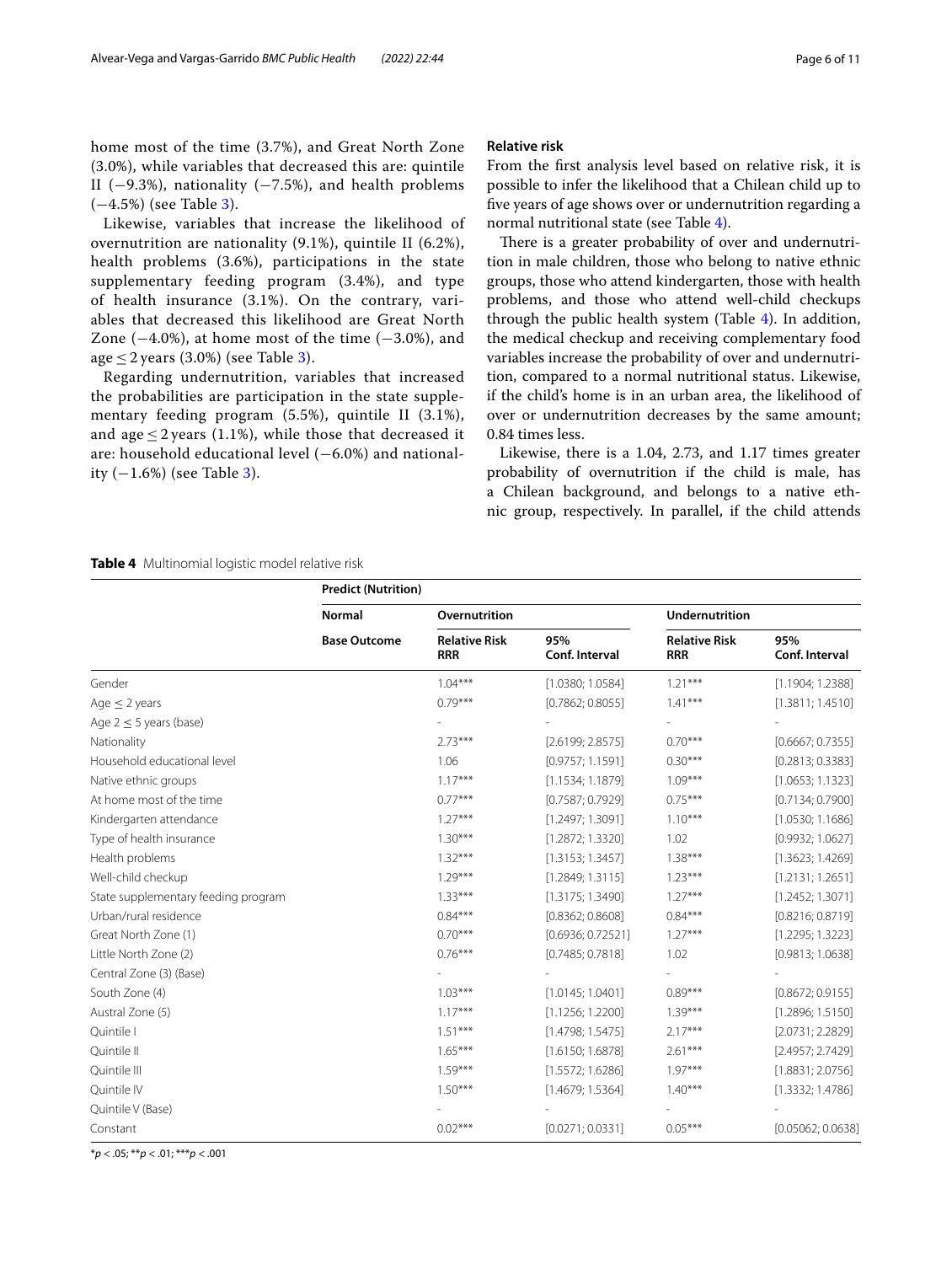kindergarten and has health problems, they are more likely to be overnourished by 1.27 and 1.32, respectively (Table [4](#page-5-0)). In addition, if the child's home is in the South and Austral Zone of the country, the probability of overnutrition increases.

On the other hand, there is a 1.21, 1.41, and 1.09 times greater probability of undernutrition in male children, those under two years old, and those that belong to native ethnic groups, respectively. If the child attends kindergarten and has health problems, the probability of undernutrition increases by 1.10 and 1.38, respectively. Likewise, if the child's home is in the north zone of the country (Great North), the probability of undernutrition increases by 1.27 (see Table [4\)](#page-5-0).

Moreover, as income decreases, i.e., moving down from Quintile IV to Quintile I, the probability of both underand overnutrition among children increases compared to children in the highest income Quintile (V). However, this trend difers regarding Quintile I, which has a lower probability of over and undernutrition than Quintile II (see Table [4\)](#page-5-0).

#### **Discussion**

Using the CASEN 2017 survey, our results on the SDs of malnutrition in Chilean children up to five converge with previous fndings and expand the literature's understanding of this critical public health topic. Our discussion will follow the dimensions proposed in the methodology: demographic, social, and personal child's features.

Regarding demographic variables (gender, age, ethnicity, migrant status, and geographic location), there is evidence that malnutrition in children difers in sex by country [[3](#page-8-2), [17](#page-9-6), [34\]](#page-9-22). Our results are in the same direction. Boys have a lower probability of exhibiting normal nutrition than girls; consistently, male children present higher probabilities of under- and overnutrition. It should be noted that this scenario contrasts with adulthood when women have higher levels of overnutrition in Chile [\[33](#page-9-21)]. This interplay should search for sociocultural answers such as type of food, physical activity patterns, and gender stereotypes [\[4](#page-8-8), [19,](#page-9-8) [46](#page-10-1)].

Children younger than 24months are more likely to suffer from undernutrition in Chile. This condition has been observed elsewhere [[47\]](#page-10-2) and is mainly due to children who stop being breastfed becoming exposed to water, food, and environmental contamination, which occur between the frst and second years of life. Likewise, we confrmed that overnutrition is more likely between three and fve years old in Chile [\[10](#page-8-9), [35\]](#page-9-23). Consequently, a protective factor in avoiding malnutrition—under and over—is when the child is breastfed for longer than the first six months  $[3, 48]$  $[3, 48]$  $[3, 48]$  $[3, 48]$ .

Children belonging to native ethnicities are more likely to sufer from both under- and overnutrition, as previously observed [[37](#page-9-25), [38\]](#page-9-26). However, rather than the ethnicity itself, these fndings are explained by the environmental conditions and greater vulnerability of these children's communities [[36–](#page-9-24)[38](#page-9-26)].

To compare migrant status, respondents' nationality was considered, as we were interested in children's backgrounds (every child born in Chile is of Chilean nationality, which is highly likely in the group investigated). Although there are high rates of overnutrition in Chilean children as a whole [\[49\]](#page-10-4), our results show that children from Chilean backgrounds have a signifcantly higher risk of overnutrition and a lower risk of undernutrition than children of other nationalities, which would be compatible with previous fndings [\[8](#page-8-6), [40](#page-9-28)].

Regarding children's geographic location, previous studies have found that several regions in other countries display a higher prevalence of malnutrition, either by deficit  $[7, 15]$  $[7, 15]$  $[7, 15]$  or by excess  $[13, 26]$  $[13, 26]$  $[13, 26]$  $[13, 26]$  $[13, 26]$ . In this study, children living in the north zone of Chile (Great and Little North) are less likely to be in the overnutrition category than those living in the Central Zone, while those in the Great North Zone are more likely to be in the undernutrition category than the Central Zone. Likewise, compared to the Central Zone, children living in the South and Austral Zones have a higher probability of overnutrition, and the Austral Zone also has a higher probability of undernutrition. Consequently, our results coincide with national statistics that show overnutrition increases from Chile in a north to south direction [[10\]](#page-8-9), which seems to be related to climate and food patterns linked to geographical characteristics. For example, there is some evidence that the South and Austral Zones' higher levels of overnutrition are due to the low consumption of dairy products, fruits and vegetables, and a high level of sedentarism. Although this information concerns early schoolchildren [[50,](#page-10-5) [51\]](#page-10-6), it appears to be applicable to our fndings. Similarly, South and Austral Zones exhibit a higher prevalence in native ethnic families, who are especially vulnerable to malnutrition [\[37](#page-9-25), [38\]](#page-9-26).

Following geographic location, children residing in urban areas are less likely to belong to the over- and undernutrition categories than children living in rural areas. International evidence consistently reports higher chances of undernutrition in less urban communities [\[7,](#page-8-5) [15](#page-9-4)], including Chile [[38\]](#page-9-26). On the other hand, although overnutrition is greatly related to urbanization [[18,](#page-9-7) [19](#page-9-8)], recent Chilean reports with children aged six to eight indicate a higher probability of both normal nutrition and overweightness in urban schools, but a higher probability of obesity in rural schools [\[34](#page-9-22)]. Combined, these antecedents indicate that the most severe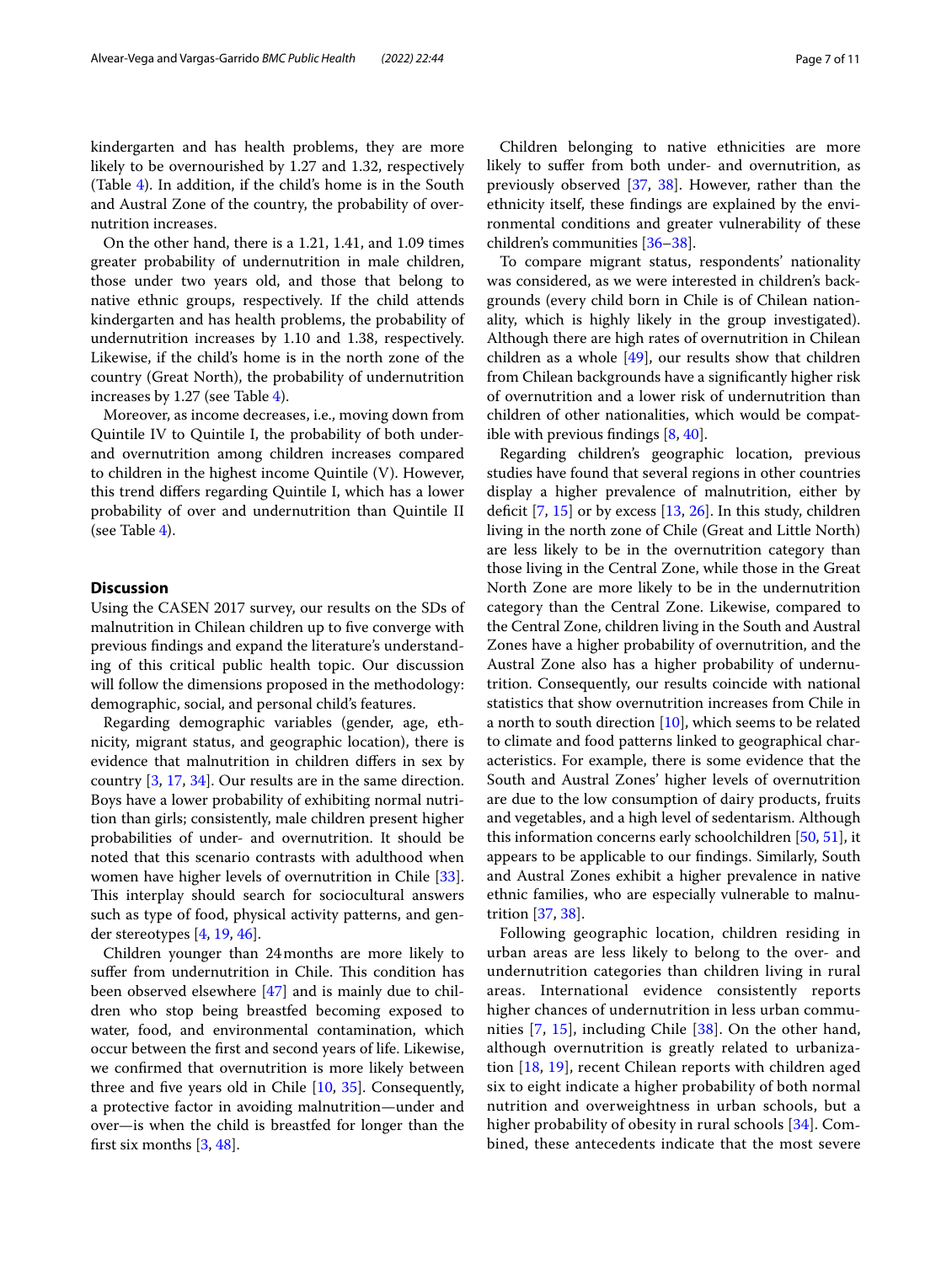cases of malnutrition (by deficit and excess) would be in more rural conditions. Thus, since geographic location (zones of the country and rural/urban diferences) is one SD in the malnutrition of children under fve in Chile, our fndings suggest nutritional interventions should be localized and specifc as previously indicated [[38](#page-9-26)].

Second, socio-economic variables are examined. Our fndings align with previous evidence and help the literature to better understand what occurs within the country regarding household income. When Quintile V is used as the basis for the analyses (the highest income group), all other quintiles exhibit higher probabilities of underand overnutrition, steadily increasing toward the poorest quintile, Quintile I. In this regard, robust previous evidence proved that a lower household income is a predictor for undernutrition  $[3, 4, 6, 7, 15]$  $[3, 4, 6, 7, 15]$  $[3, 4, 6, 7, 15]$  $[3, 4, 6, 7, 15]$  $[3, 4, 6, 7, 15]$  $[3, 4, 6, 7, 15]$  $[3, 4, 6, 7, 15]$  $[3, 4, 6, 7, 15]$  $[3, 4, 6, 7, 15]$ . Likewise, it was recently reported that a lower family income is associated with a higher likelihood of overnutrition in Chile [\[27](#page-9-15)]. However, there is a change in the trend for Quintile I (the lowest income group), which shows fewer overnutrition odds than Quintiles II and III and a less severe undernutrition likelihood than Quintile II. Furthermore, previous research on Latin America has observed that the probability of overnutrition is more remarkable in families of higher incomes compared to those who are less advantaged [[8,](#page-8-6) [24](#page-9-13)], which specifcally occurs between Quintiles II and III compared to Quintile I in Chile. However, contrary to previous evidence, and despite having a higher household income, Quintile II has a higher probability of undernutrition compared to Quintile I. While we do not have a defnitive answer for this fnding, to some extent it might occur because of targeting by social programs. Access to social programs decreases children's malnutrition [[3–](#page-8-2)[5\]](#page-8-3), but they are sharply targeted in Chile at the least advantaged groups [[52\]](#page-10-7). Therefore, this reasoning would encourage the continuation of social programs because of their outcomes, but at the same time, it warns that program targeting might lead to the neglect of other vulnerable groups.

In this same vein, considering household educational level, research consistently observed that a higher educational level is protective against children's undernutrition [[4,](#page-8-8) [6](#page-8-4), [8\]](#page-8-6). However, it would not be related to overnutrition. The educational level of either the parents or the household in general—as SD in overnutrition—shows less consistency in previous studies (see, for example, [\[8](#page-8-6), [24,](#page-9-13) [28\]](#page-9-16)). This evidence points out that a higher household educational level carries a higher household income, ensuring the necessary caloric intake. Nevertheless, a higher income is not necessarily related to good food habits, nor does it guarantee a less sedentary lifestyle [\[19](#page-9-8), [20,](#page-9-9) [29\]](#page-9-17).

Our results ascertain that children of families with public health insurance do not have a particular risk of undernutrition compared to children from families with private insurance. Accordingly, previous fndings show that health insurance is a protective factor against undernutrition in children under fve years old [[5](#page-8-3)]. On the other hand, our results identify a relationship in terms of belonging to the public health insurance and overnutrition groups. We must note that the lowest-income fami-

lies, which match the profle of the public health system users (called FONASA), are the most vulnerable to both types of malnutrition. Chilean state action has successfully focused on preventing undernutrition with considerable positive outcomes [\[29\]](#page-9-17). Nonetheless, the recent nutritional transition has led to a higher prevalence of overnutrition, which has rarely been addressed and so requires more attention [[20,](#page-9-9) [30](#page-9-18)].

Thirdly, we discuss the children's personal characteristics dimension. On the one hand, under- and overnutrition goes hand-in-hand with an increased risk of becoming ill and worsening comorbidities [\[2](#page-8-1), [6](#page-8-4), [8,](#page-8-6) [9](#page-8-7)]. Our results indicate that children reporting more signifcant health problems and health care attendance are more likely to have either under or overnutrition, corroborating the notion that these variables are related. On the other hand, PNAC receivers are at a higher risk of malnutrition (under and over). Because PNAC's target is children of families with public health insurance—those who belong to the lowest income quintiles, this is likely one factor that underlies our results. Similarly, there is some evidence with other benefciary groups of complementary feeding programs in Chile (older adults) that have recognized a considerable number of users who do not withdraw or consume these products  $[53]$  $[53]$ . Therefore, this issue should be evaluated in the case of PNAC as well. Additionally, it has to be highlighted that the PNAC's technical standards indicate that it is for all children "regardless of their territorial location, nationality, socioeconomic status, and social security or migratory status"  $[41]$  $[41]$ . This criterion does not expressly include some of the fndings in this work—nor in previous research [[27](#page-9-15), [37,](#page-9-25) [38](#page-9-26)]—pinpointing that variables such as geographic location, ethnicity, and socio-economic status, among others, are SDs of malnutrition risk in children up to fve.

Finally, we have found that children under five who spend most of their time at home are less likely to suffer from under- and overnutrition. At home, children are primarily cared for by their mother or grandmother in developing countries [\[4\]](#page-8-8). Evidence shows that a protective factor for children's nutrition is staying at home under their mother's care or a substitute caregiver for longer [[5\]](#page-8-3). Likewise, our results show that children attending kindergarten are more likely to be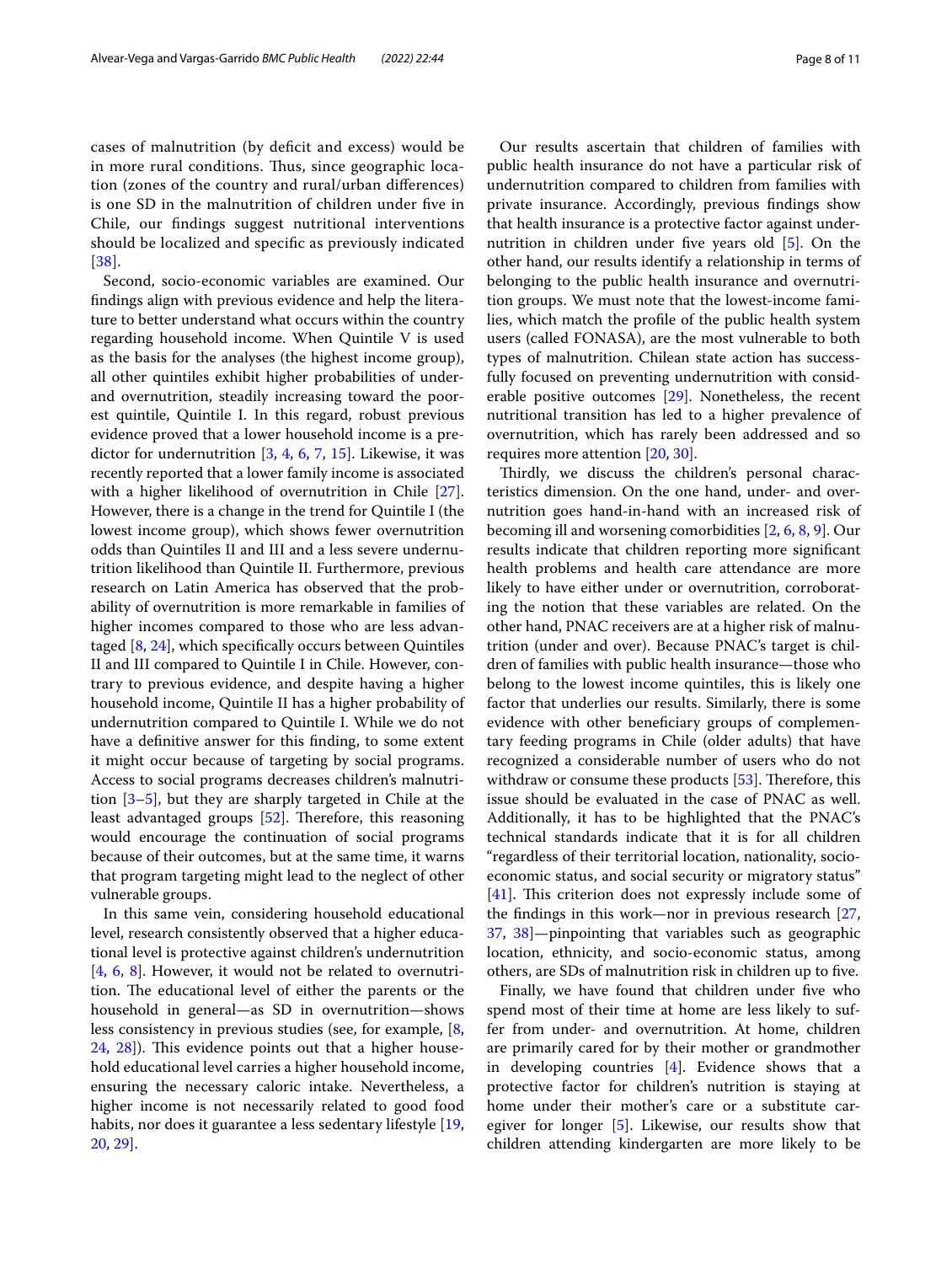undernourished or overnourished. However, it should be noted that there is some evidence with schoolchildren that determines that malnutrition is not directly related to educational facilities themselves but depends mainly on children and families' behavior  $[20]$  $[20]$  $[20]$ . Thus, the answer to the increased likelihood of malnutrition of children under fve years who attend kindergarten should seek an explanation by incorporating families' social and economic factors and whether there is adequate coordination in food intake between the home and schools.

Among the limitations, this study does not consider interactions between the control variables and their sample weighting. Results discern the likelihood of increasing or decreasing according to the increase in one unit of each variable, taking the other variables as constants into the model. However, as our results are consistent with previous ones, there is convergence validity to our fndings.

# **Conclusions**

1.- Our fndings point out that socio-economic condition is a relevant SD in under-fves' malnutrition, both by deficit and excess. The socio-economic condition seems to underly our results based on income quintiles, having public health insurance, ethnicity, migrant status, family educational level, and access to complementary feeding programs. All of these indicate that a greater vulnerability is associated with a higher level of malnutrition.

2.- Ethnicity, gender, and geographic location are SDs of malnutrition in Chilean children under fve. However, the National Complementary Feeding Program (PNAC) has a.

single schema for all children  $[41]$  $[41]$  $[41]$ . Thus, this social program should be more sensitive to the SDs observed in the present work and should also pay more attention to overnutrition.

3.- Availability of social programs decreases malnutrition [[3–](#page-8-2)[5\]](#page-8-3). However, social programs largely focus on the most economically disadvantaged groups in Chile [[52](#page-10-7)] and prioritize undernutrition over overnutrition [\[20](#page-9-9), [29](#page-9-17), [30\]](#page-9-18). Our results support social programs' positive outcomes but warn that targeting could neglect other social groups.

#### **Acknowledgments**

The authors are grateful to the Chilean Ministry of Social Development for providing the database. However, all the work results are the authors' responsibility, and they do not involve this institution.

#### **Authors' contributions**

SA designed the work, analyzed the data, and revised the manuscript. HVG reviewed the literature and wrote the manuscript. Both authors approved the final manuscript.

#### **Funding**

Not applicable.

#### **Availability of data and materials**

The CASEN 2017 database analyzed during the current study is available from the MINDES webpage, [http://observatorio.ministeriodesarrollosocial.gob.cl/](http://observatorio.ministeriodesarrollosocial.gob.cl/encuesta-casen-2017) [encuesta-casen-2017](http://observatorio.ministeriodesarrollosocial.gob.cl/encuesta-casen-2017).

#### **Declarations**

#### **Ethics approval and consent to participate**

The CASEN 2017 database is for public use and was obtained from the Ministry of Social Development (MINDES). All population-based surveys from MINDES—as with CASEN 2017—are conducted under Law N°17.374 on protecting citizens' privacy, and consequently, they do not require approval by an Ethics Committee.

The implementing agency of the CASEN 2017 Survey was the Surveys and Longitudinal Studies Center, Catholic University of Chile (PUC). All participants consented to participate in the study. All methods were carried out in accordance with relevant guidelines and regulations.

#### **Consent for publication**

Consent for publication is not applicable as the manuscript does not include details, images, or videos relating to any individual person.

#### **Competing interests**

The authors declare that they have no competing interests.

#### **Author details**

<sup>1</sup> Faculty of Economics, University of Talca, Talca, Chile. <sup>2</sup> Faculty of Psychology, University of Talca, Talca, Chile.

Received: 7 September 2021 Accepted: 21 December 2021 Published online: 07 January 2022

#### **References**

- <span id="page-8-0"></span>1. World Health Organization (2008). Social Determinants of Health. New Delhi. Retrieved August 2021 from [https://apps.who.int/iris/bitstream/](https://apps.who.int/iris/bitstream/handle/10665/206363/B3357.pdf) [handle/10665/206363/B3357.pdf](https://apps.who.int/iris/bitstream/handle/10665/206363/B3357.pdf)
- <span id="page-8-1"></span>2. Sobrino M, Gutiérrez C, Cunha AJ, Dávila M, Alarcón J. Desnutrición infantil en menores de cinco años en Perú: tendencias y factores determinantes. [Child malnutrition in children under fve years of age in Peru: trends and determinants]. Rev Panam Salud Pública. 2014;35:104–12.
- <span id="page-8-2"></span>3. Hossain A, Niroula B, Duwal S, Ahmed S, Kibria MG. Maternal profles and social determinants of severe acute malnutrition among children under-fve years of age: A case-control study in Nepal. Heliyon. 2020;6(5). [https://doi.org/10.1016/j.heliyon.2020.e03849.](https://doi.org/10.1016/j.heliyon.2020.e03849)
- <span id="page-8-8"></span>4. Tasnim T. Determinants of malnutrition in children under fve years in developing countries: a systematic review, Indian. J Publ Health Res Dev. 2018;9(6):333–8. <https://doi.org/10.5958/0976-5506.2018.00574.0>.
- <span id="page-8-3"></span>5. Tette EM, Sifah EK, Nartey ET, Nuro-Ameyaw P, Tete-Donkor P, Biritwum RB. Maternal profles and social determinants of malnutrition and the MDGs: What have we learnt? BMC Public Health. 2016;16. [https://doi.org/](https://doi.org/10.1186/s12889-016-2853-z) [10.1186/s12889-016-2853-z](https://doi.org/10.1186/s12889-016-2853-z).
- <span id="page-8-4"></span>6. Aheto JM, Keegan TJ, Taylor BM, Diggle PJ. Childhood Malnutrition and Its Determinants among Under-Five Children in Ghana. Paediatr Perinat Epidemiol. 2015;29(6):552–61.<https://doi.org/10.1111/ppe.12222>.
- <span id="page-8-5"></span>7. Brcanski J, Jović-Vraneš A, Marinković J, Favre D. Social determinants of malnutrition among Serbian children aged <5 years: ethnic and regional disparities. Int J Public Health. 2014;59(5):697–706. [https://doi.org/10.](https://doi.org/10.1007/s00038-014-0591-5) [1007/s00038-014-0591-5](https://doi.org/10.1007/s00038-014-0591-5).
- <span id="page-8-6"></span>8. Ghattas H, Acharya Y, Jamaluddine Z, Assi M, El Asmar K, Jones AD. Child-level double burden of malnutrition in the MENA and LAC regions: Prevalence and social determinants. Maternal Child Nutr 2020;16(2): e12923. https://doi.org/<https://doi.org/10.1111/mcn.12923>
- <span id="page-8-7"></span>9. Sarrazin P, Trouilloud D. Causes and Prevention of Obesity in Children: Review. IDOSR J Biol Chem Pharm. 2020;5:1–4.
- <span id="page-8-9"></span>10. Ministry of Health (MINSAL, 2014). Diagnóstico del estado nutricional de menores de 6 años, gestantes, nodrizas y adultos mayores, bajo control en el sistema público de salud. [Diagnosis of the nutritional status of children under 6 years of age, pregnant women, wet nurses, and elderly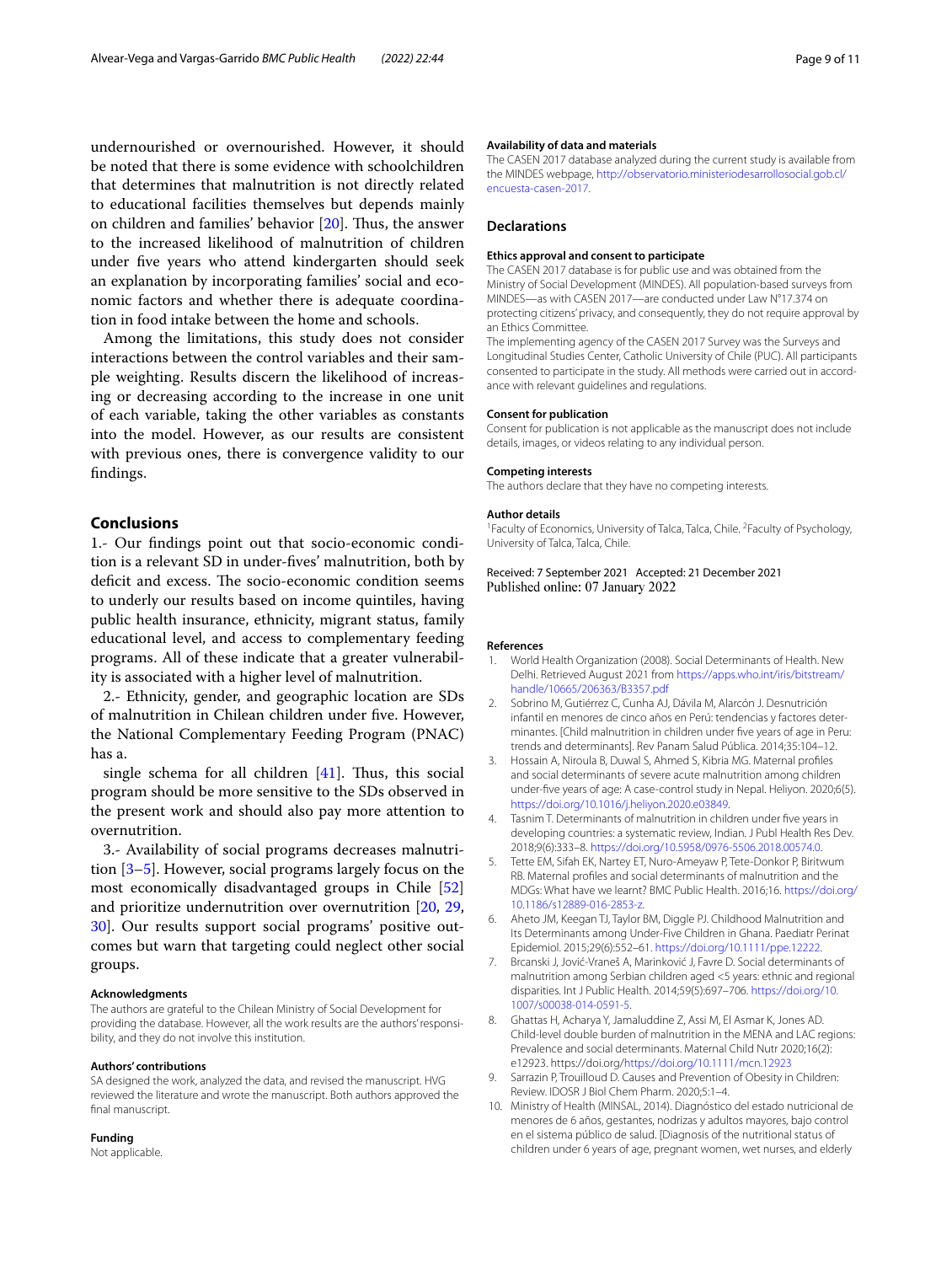adults, under control in the public health system]. Departamento de Alimentos y Nutrición. Retrieved (august, 2021) from [https://bit.ly/2Uwgn](https://bit.ly/2UwgnuA) [uA](https://bit.ly/2UwgnuA)

- <span id="page-9-0"></span>11. Monckeberg BF. Desnutrición infantil y daño del capital humano [Infant undernutrition: damage to the human capital]. Rev Chil Nutr. 2014;41(2):173–80. <https://doi.org/10.4067/S0717-75182014000200008>.
- <span id="page-9-1"></span>12. Cediel G, Castaño E, Gaitán D. Doble carga de malnutrición durante el crecimiento: ¿una realidad latente en Colombia? [Double burden malnutrition during growth: is becoming a reality in Colombia?]. Rev Salud Pública. 2016;18:656–69.
- <span id="page-9-2"></span>13. Mamani Y, Luizaga J, Illanes D. Malnutrición infantil en Cochabamba, Bolivia: la doble carga entre la desnutrición y obesidad [Infant Malnutrition in Cochabamba, Bolivia: the double burden between underweight and obesity]. Gac Med Bol. 2019;42:17–28.
- <span id="page-9-3"></span>14. Harris J, Nisbett N. The Basic Determinants of Malnutrition: Resources, Structures, Ideas and Power. Int J Health Policy Manag. 2020. Advance online publication.<https://doi.org/10.34172/ijhpm.2020.259>.
- <span id="page-9-4"></span>15. Man SL, Guo Y. Beijing da xue xue bao. Yi xue ban = Journal of Peking University. Health Sci. 2016;48(3):418–23.
- <span id="page-9-5"></span>16. Moestue H, Huttly S. (2008). Adult education and child nutrition: the role of family and community. J Epidemiol Community Health. 2008;62(2):153–9 [https://doi.org/10.1136/jech.2006.058578.](https://doi.org/10.1136/jech.2006.058578)
- <span id="page-9-6"></span>17. Ramli AKE, Inder KJ, Bowe SJ, Jacobs J, Dibley MJ. Prevalence and risk factors for stunting and severe stunting among under-fves in North Maluku province of Indonesia. BMC Pediatr. 2009;9:64. [https://doi.org/10.1186/](https://doi.org/10.1186/1471-2431-9-64) [1471-2431-9-64.](https://doi.org/10.1186/1471-2431-9-64)
- <span id="page-9-7"></span>18. Ferreira H, Cesar JA, Assunção ML, Horta BL. Time trends (1992-2005) in undernutrition and obesity among children under fve years of age in Alagoas State, Brazil. Cadernos Saude Publica. 2013;29(4):793–800.
- <span id="page-9-8"></span>19. Salgado-Diez B. Briefng paper 3: The social determinants of child overnutrition in Chile and the efectiveness of interventions to tackle the problem. 2012. Retrieved (August 2021) from<https://bit.ly/3mdTgjW>
- <span id="page-9-9"></span>20. Amigo H, Bustos P, Erazo M, Cumsille P, Silva C. Factores determinantes del exceso de peso en escolares: Un estudio multinivel [Determinant factors of excess of weight in school children: a multilevel study]. Rev Med Chil. 2007;135(12):1510–8. [https://doi.org/10.4067/S0034-9887200700](https://doi.org/10.4067/S0034-98872007001200002) [1200002](https://doi.org/10.4067/S0034-98872007001200002).
- 21. Cecchini M, Sassi F, Lauer JA, Lee YY, Guajardo-Barron V, Chisholm D. Tackling of unhealthy diets, physical inactivity, and obesity: health efects and cost-efectiveness. Lancet. 2010;376(9754):1775–84. [https://doi.org/](https://doi.org/10.1016/S0140-6736(10)61514-0) [10.1016/S0140-6736\(10\)61514-0](https://doi.org/10.1016/S0140-6736(10)61514-0).
- <span id="page-9-10"></span>22. Tremblay MS, Gray CE, Akinroye K, Harrington DM, Katzmarzyk PT, Lambert EV, et al. Physical activity of children: a global matrix of grades comparing 15 countries. J Phys Act Health. 2014;11(Suppl 1):S113–25. [https://doi.org/10.1123/jpah.2014-0177.](https://doi.org/10.1123/jpah.2014-0177)
- <span id="page-9-11"></span>23. Ghosh S, Namirembe G, Moaz M, Pokharel A, Marino-Costello E, Griffiths JK, et al. Relationship of Stunting and Overweight in Egyptian children under fve years of age: Trends and associated risk factors. FASEB J. 2018. [https://doi.org/10.1096/fasebj.31.1\\_supplement.649.13.](https://doi.org/10.1096/fasebj.31.1_supplement.649.13)
- <span id="page-9-13"></span>24. Arruda-Moreira M, Coelho-Cabral P, Silva-Ferreira H, Cabral de Lira PI. Prevalence and factors associated with overweight and obesity in children under fve in Alagoas, Northeast of Brazil: a population-based study. Nutr Hosp. 2014;29(6):1320–6. [https://doi.org/10.3305/nh.2014.29.6.7303.](https://doi.org/10.3305/nh.2014.29.6.7303)
- <span id="page-9-12"></span>25. Rachmi CN, Hunter CL, Li M, Baur LA. Perceptions of overweight by primary carers (mothers/grandmothers) of under five and elementary school-aged children in Bandung, Indonesia: a qualitative study. Int J Behav Nutr Phys. 2017;Act 14:101. [https://doi.org/10.1186/](https://doi.org/10.1186/s12966-017-0556-1) [s12966-017-0556-1.](https://doi.org/10.1186/s12966-017-0556-1)
- <span id="page-9-14"></span>26. Veghari G, Vakili M. Trend of Stunting, Overweight and Obesity among Children Under Five Years in a Rural Area in Northern Iran, 1998-2013: Results of Three Cross-Sectional Studies. Arch Iran Med. 2016;19(6):397–402.
- <span id="page-9-15"></span>27. Doberti Herrera T, Rodríguez OL. Relación entre el sobrepeso y la obesidad en menores de seis años y el nivel socioeconómico y las características del entorno en comunas de Chile: estudio ecológico [The relation between overweight and obesity in preschool children with socioeconomic level and environment of Chilean districts: An ecological study]. Medwave. 2020;20(3):e7883. [https://doi.org/10.5867/medwave.2020.03.](https://doi.org/10.5867/medwave.2020.03.7883) [7883](https://doi.org/10.5867/medwave.2020.03.7883).
- <span id="page-9-16"></span>28. Ekholuenetale M, Tudeme G, Onikan A, Ekholuenetale CE. Socio-economic inequalities in hidden hunger, undernutrition, and overweight

among under-fve children in 35 sub-Saharan Africa countries. J Egypt Public Health Assoc. 2020;95(9). [https://doi.org/10.1186/](https://doi.org/10.1186/s42506-019-0034-5) [s42506-019-0034-5.](https://doi.org/10.1186/s42506-019-0034-5)

- <span id="page-9-17"></span>29. Albala C, Vio F, Kain J, Uauy R. Nutrition transition in Chile: determinants and consequences. Public Health Nutr. 2002;5(1A):123–8. [https://doi.org/](https://doi.org/10.1079/PHN2001283) [10.1079/PHN2001283.](https://doi.org/10.1079/PHN2001283)
- <span id="page-9-18"></span>30. Atalah E, Amigo H, Bustos P. Does Chile's nutritional situation constitute a double burden? Am J Clin Nutr. 2014;100(6):1623S–7S. [https://doi.org/10.](https://doi.org/10.3945/ajcn.114.083790) [3945/ajcn.114.083790.](https://doi.org/10.3945/ajcn.114.083790)
- <span id="page-9-19"></span>31. Pérez-Bravo F. (April 23, 2021). Director del INTA: "Están apareciendo focos de desnutrición en grupos vulnerables y teníamos erradicado ese problema" [INTA Director:"Outbreaks of undernutrition are appearing in vulnerable groups and we had eradicated this problem"]. La Tercera <https://acortar.link/Q6b0c>
- <span id="page-9-20"></span>32. Pan American Health Organization (PAHO). Health Situation in the Americas. Core Indicators 2018. Washington, D.C.: PAHO; 2018. [https://iris.paho.](https://iris.paho.org/handle/10665.2/49511) [org/handle/10665.2/49511](https://iris.paho.org/handle/10665.2/49511)
- <span id="page-9-21"></span>33. Petermann-Rocha F, Martínez-Sanguinetti MA, Villagrán M, Ulloa N, Nazar G, Troncoso-Pantoja C, et al. Desde una mirada global al contexto chileno: ¿Qué factores han repercutido en el desarrollo de obesidad en Chile? (Parte 1) [From a global view to the Chilean context: What factors have impacted the development of obesity in Chile? (Part 1)]. Rev Chil Nutr. 2020;47(2):299–306. <https://doi.org/10.4067/S0717-75182020000200299>.
- <span id="page-9-22"></span>34. National School Support and Scholarships Board (JUNAEB, 2021). Mapa Nutricional 2020 [Nutrition map, 2020]. Chile: Lira, Mariana. [https://www.](https://www.junaeb.cl/wp-content/uploads/2021/03/MapaNutricional2020_.pdf) [junaeb.cl/wp-content/uploads/2021/03/MapaNutricional2020\\_.pdf.](https://www.junaeb.cl/wp-content/uploads/2021/03/MapaNutricional2020_.pdf)
- <span id="page-9-23"></span>35. Kain J, Lera L, Rojas J, Uauy R. Obesidad en preescolares de la Región Metropolitana de Chile [Obesity among preschool children of Santiago, Chile]. Rev Med Chil. 2007;135(1):63–70. [https://doi.org/10.4067/S0034-](https://doi.org/10.4067/S0034-98872007000100009) [98872007000100009.](https://doi.org/10.4067/S0034-98872007000100009)
- <span id="page-9-24"></span>36. Jiménez-Benítez D, Rodríguez-Martín A, Jiménez-Rodríguez R. Análisis de determinantes sociales de la desnutrición en Latinoamérica [Social determinants analysis of malnutrition in Latin America]. Nutr Hosp. 2010;25(3):18–25.
- <span id="page-9-25"></span>37. Navarrete C, Cartes R. Estado nutricional de preescolares de la comuna alto Biobio y su relación con características etnodemográfcas [Nutritional status of pre-school children of alto Biobio bourough and its correlation with ethno demographic features]. Rev Chil Nutr. 2011;38(1):52–8. [https://](https://doi.org/10.4067/S0717-75182011000100006) [doi.org/10.4067/S0717-75182011000100006.](https://doi.org/10.4067/S0717-75182011000100006)
- <span id="page-9-26"></span>38. Amigo H, Bustos P, Erazo M, Radrigán ME. Comparación del estado nutricional entre escolares indígenas y no indígenas [Comparison of nutritional status of school children from indigenous and non indigenous ancestry]. Rev Med Chil. 1999;127(8):903–10. [https://doi.org/10.4067/](https://doi.org/10.4067/S0034-98871999000800003) [S0034-98871999000800003](https://doi.org/10.4067/S0034-98871999000800003).
- <span id="page-9-27"></span>39. Pavez-Soto I, Durán-Agüero S, Valladares M. Infancia migrante y alimentación: desafios culturales y sanitarios [Migrant children and eating behavior: cultural and health challenges]. Rev Med Chil. 2017;145(1):135–6. <https://doi.org/10.4067/S0034-98872017000100019>.
- <span id="page-9-28"></span>40. Cabieses B, Chepo M, Oyarte M, Markkula N, Bustos P, Pedrero V, et al. Brechas de desigualdad en salud en niños migrantes versus locales en Chile [Health inequality gaps in migrant vs. local children in Chile]. Revista Chilena de. Pediatría. 2017;88:707–16. [https://doi.org/10.4067/S0370-](https://doi.org/10.4067/S0370-41062017000600707) [41062017000600707.](https://doi.org/10.4067/S0370-41062017000600707)
- <span id="page-9-29"></span>41. Ministry of Health (MINSAL, 2016). Norma técnica de los Programas alimentarios. Departamento de Alimentos y Nutrición [Food Programs Technical Standard. Food and Nutrition Department]. Ministerio de Salud. Retrieved (august, 2021) from<https://bit.ly/3gefGO7>
- <span id="page-9-30"></span>42. Ministry of Social Development and Family (MINDES, 2021). CASEN 2017 Database. [http://observatorio.ministeriodesarrollosocial.gob.cl/encue](http://observatorio.ministeriodesarrollosocial.gob.cl/encuesta-casen-2017) [sta-casen-2017](http://observatorio.ministeriodesarrollosocial.gob.cl/encuesta-casen-2017)
- <span id="page-9-31"></span>43. Donkor HM, Grundt JH, Júlíusson PB, et al. Social and somatic determinants of underweight, overweight and obesity at 5 years of age: a Norwegian regional cohort study. BMJ Open. 2017;7(8):e014548. [https://](https://doi.org/10.1136/bmjopen-2016-014548) [doi.org/10.1136/bmjopen-2016-014548](https://doi.org/10.1136/bmjopen-2016-014548).
- <span id="page-9-32"></span>44. Pacurucu-Ávila NJ, Rodríguez-Sánchez DA, Puente-Arroyo AC, Quito-Peralta JN, Armijos-Robles DM, Carrasco-Torres EP. Factores asociados a la desnutrición en un grupo de adultos mayores en zonas rurales ecuatorianas [Factors associated with malnutrition in a group of older adults in ecuadorian rural areas]. Archivos Venezolanos de Farmacología y Terapéutica. 38(6):700–5 ISSN: 0798-0264. [https://www.redalyc.org/artic](https://www.redalyc.org/articulo.oa?id=55964142004) ulo.oa?id=[55964142004](https://www.redalyc.org/articulo.oa?id=55964142004).